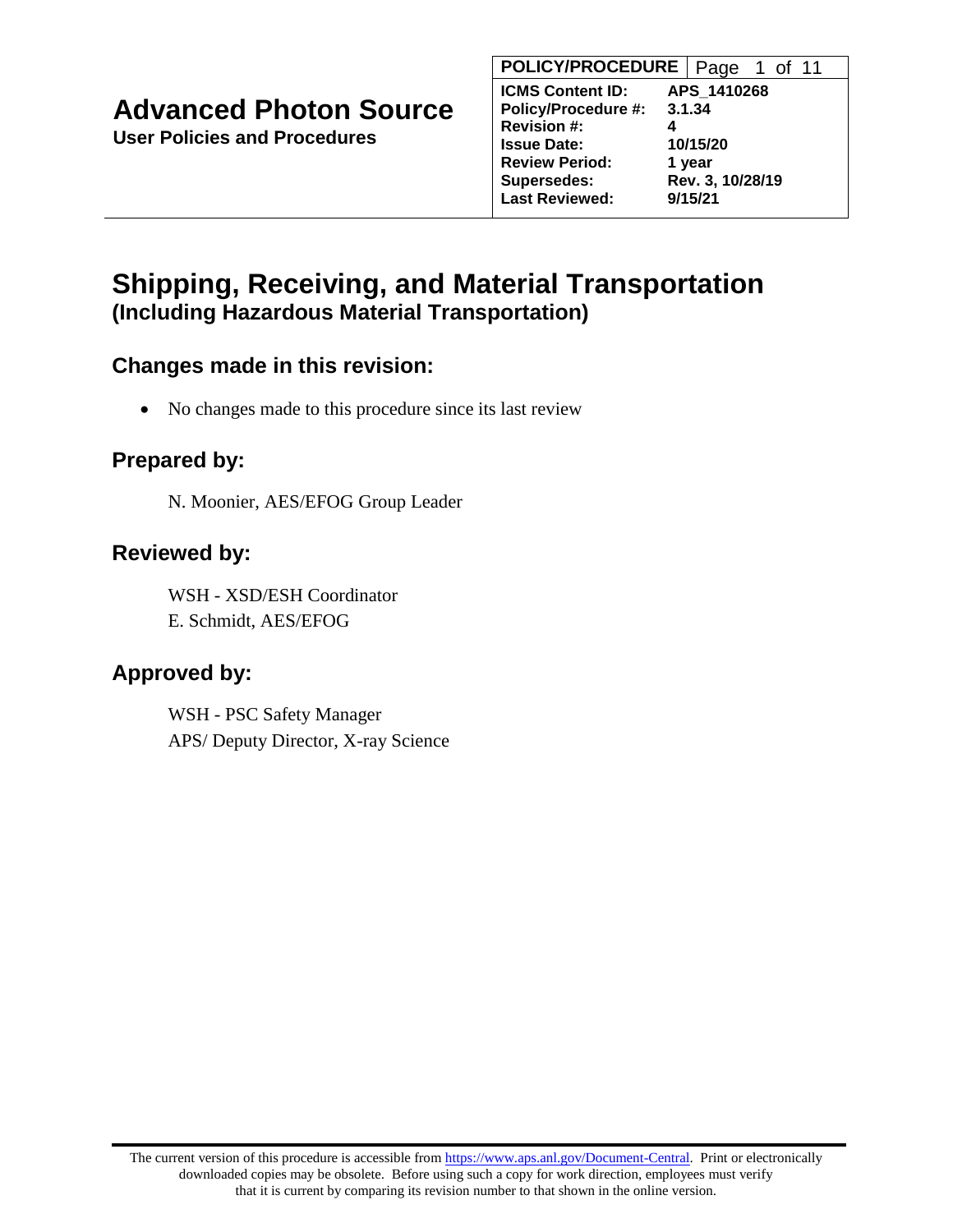# **Advanced Photon Source**

**User Policies and Procedures**

# **Table of Contents**

| $\mathbf{1}$   |     |                                                                      |  |
|----------------|-----|----------------------------------------------------------------------|--|
| 2              |     | OPTIONS FOR NON-RADIOACTIVE APS USER SHIPMENT HANDLING  3            |  |
|                | 2.1 |                                                                      |  |
|                |     | 2.2 Off-site shipments for Argonne Employees and Argonne Materials 4 |  |
|                | 2.3 |                                                                      |  |
| $\mathbf{3}$   |     |                                                                      |  |
|                | 3.1 |                                                                      |  |
|                |     |                                                                      |  |
|                |     |                                                                      |  |
| $\overline{4}$ |     |                                                                      |  |
| 5              |     |                                                                      |  |
| 6              |     |                                                                      |  |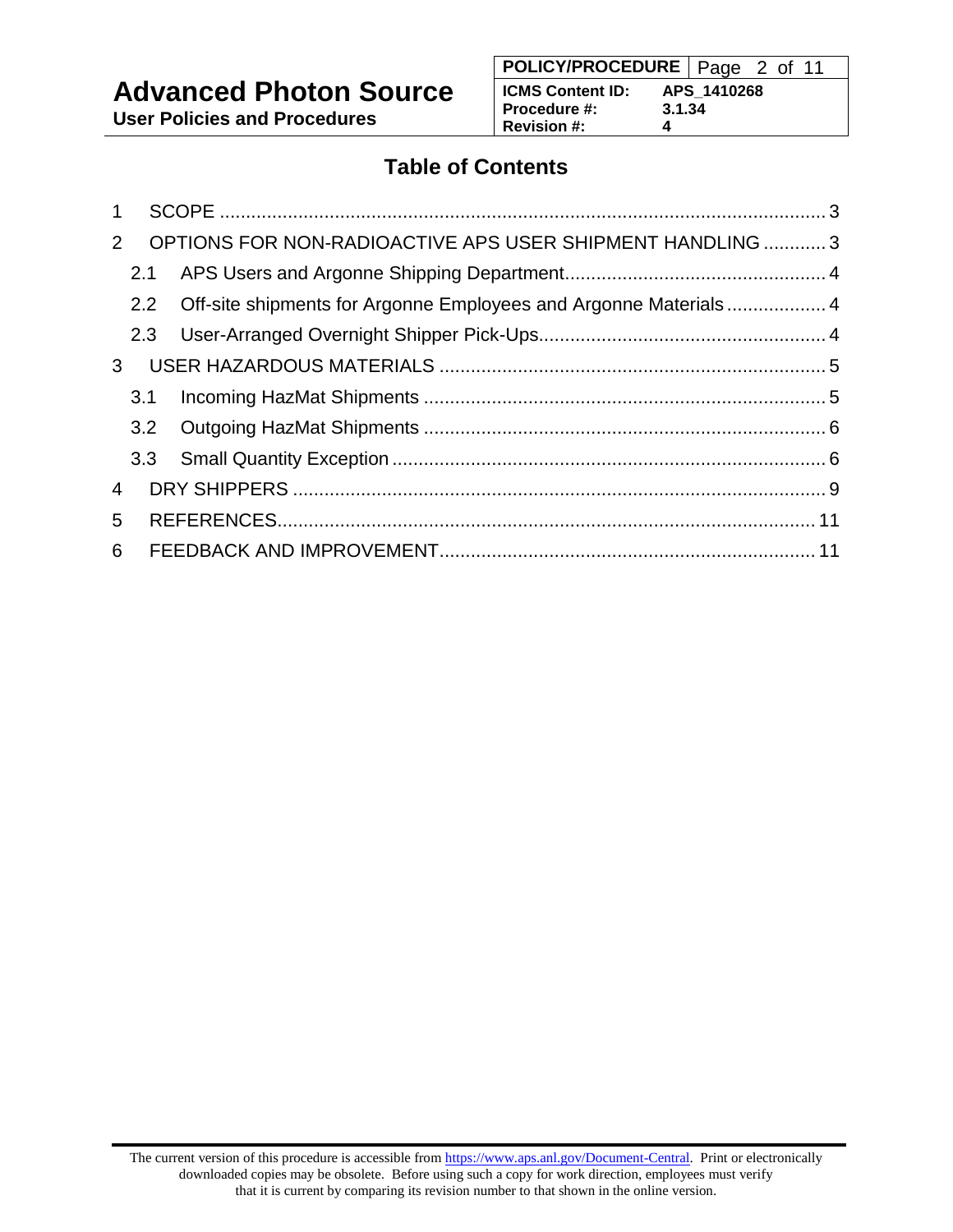### <span id="page-2-0"></span>**1 SCOPE**

This document describes requirements related to the transport of user materials to and from the APS. The processes defined in this policy will help ensure that off-site shipments meet the requirements of Argonne and off-site regulators such as the U.S. Department of Transportation (e.g., HazMat transport requirements) and the U. S. Department of Commerce (e.g., export controls). Argonne provides shipping, receiving, and on-site transport services. This policy supplements the procedures for these Laboratory-provided services.

The processes described in this document are for transporting **nonradioactive** materials only. The transportation of any radioactive materials must be arranged through the Argonne Material Control & Accountability (MC&A) group. Contact the User Safety Officer before shipping these materials to the APS.

### <span id="page-2-1"></span>**2 OPTIONS FOR NON-RADIOACTIVE APS USER SHIPMENT HANDLING**

| <b>DOT Hazard Classification</b>         |                                                                                | <b>Options for Shipment Handling</b>                          |                                                                  |                                                                                                        |  |
|------------------------------------------|--------------------------------------------------------------------------------|---------------------------------------------------------------|------------------------------------------------------------------|--------------------------------------------------------------------------------------------------------|--|
|                                          |                                                                                | <b>Argonne Shipping</b><br>and Receiving<br><b>Department</b> | <b>User</b><br><b>Transport on</b><br>the Argonne<br><b>Site</b> | <b>User Arranged</b><br><b>Carrier Pickup</b>                                                          |  |
| <b>Non-hazardous</b><br><b>Material</b>  | Including dry shippers not<br>containing DOT<br>hazardous materials            | allowed                                                       | allowed                                                          | allowed for<br>non-Argonne <sup>1,2</sup>                                                              |  |
| <b>Hazardous</b><br><b>Materials and</b> | <b>Small Quantities</b>                                                        | allowed                                                       | allowed $3$                                                      | ground ship<br>only permitted<br>for non-<br>Argonne <sup>1,2</sup><br>Air/Rail/Water<br>not permitted |  |
| <b>Dangerous</b><br><b>Goods</b>         | 2.<br>Bio-samples in dry<br>shippers with frozen<br>propane, etc. <sup>4</sup> | required                                                      | permitted on the<br>Argonne site<br>only                         | not permitted                                                                                          |  |
|                                          | 3.<br>All other Hazardous<br><b>Materials</b>                                  | required                                                      | not permitted                                                    | not permitted                                                                                          |  |

Summary of who can handle user on-site shipments.

<sup>1</sup> Shipping papers shall be addressed as from: User Name, User's Home Institution, c/o APS Sector, 9700 South Cass Avenue, Lemont, IL 60439

<sup>2</sup> If the sender is an Argonne employee or if Argonne material is being sent then the shipment must be arranged through the Argonne shipping department.

<sup>3</sup> In accordance with the small quantity exception.

<sup>4</sup> Air shipment allowed in accordance with the DOT requirements.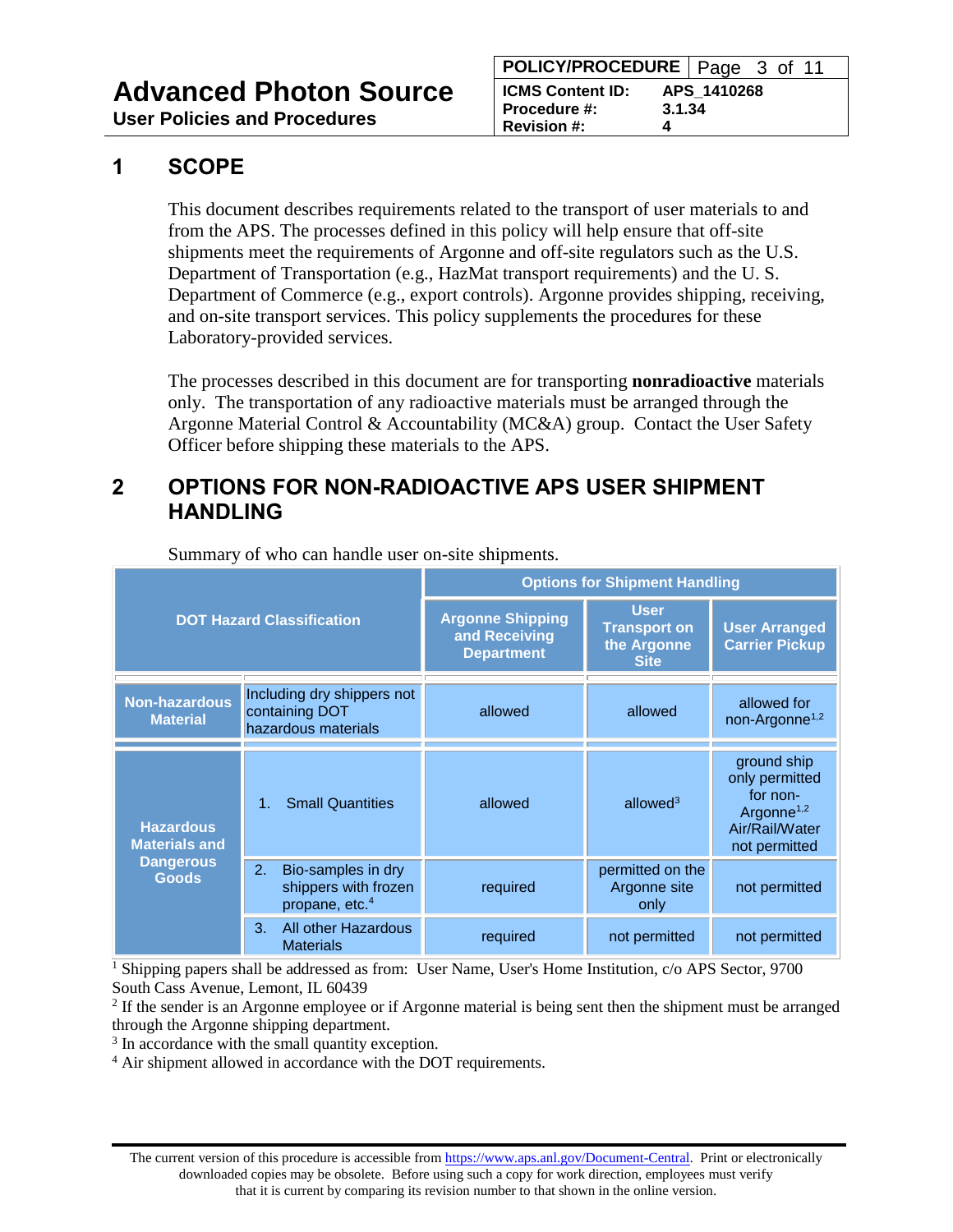### <span id="page-3-0"></span>**2.1 APS Users and Argonne Shipping Department**

The services of the Argonne shipping department are available to the APS users for transporting materials both on the Argonne site and to off-site locations. A valid user account with adequate funding is required to pay for freight charges incurred on the user's behalf. As described below, some hazardous materials shipments must be sent through the Argonne shipping department.

## <span id="page-3-1"></span>**2.2 Off-site shipments for Argonne Employees and Argonne Materials**

To ensure Argonne compliance with transportation and export requirements and for property management tracking, if the sender is an Argonne employee or if Argonne materials or equipment are being sent, then the off-site shipment must be sent through the Argonne shipping department.

Additionally, if an APS employee is shipping on a user's behalf at the end of an experiment (e.g., returning experiment samples or equipment) and the destination is outside the U. S., the shipment must be to the person and organization that originally sent the materials to the APS and the organization must have a valid [APS User Agreement.](https://www.aps.anl.gov/Users-Information/Legal-Financial/Argonne-User-Facility-Agreements)

## <span id="page-3-2"></span>**2.3 User-Arranged Overnight Shipper Pick-Ups**

When it is impossible or impractical for the Argonne shipping department to prepare a time-critical, nonhazardous shipment (e.g., on weekends or late in the day), non-Argonne-employee users may arrange for an overnight shipper to pick up their package at the APS. For any user-arranged shipments:

- **The APS user and the APS user's home institution shall assume full responsibility for complying with the appropriate CAT/CDT, Argonne, U.S. Department of Transportation (DOT), and carrier requirements,**
- **The user shall not use a preprinted U.S. DOE/Argonne National Lab airbill, and**
- **The user shall not use an Argonne account with the shipping company.**

For these user-arranged shipments, the "from" portion of the airbill must be completed as follows:

User's Name User's Home Institution c/o APS Sector \_\_\_\_\_\_\_\_\_ (local contact's name at the APS is optional) 9700 South Cass Avenue Lemont, IL 60439

This address will enable the carrier to directly contact the sender (rather than Argonne) to resolve any questions or problems with the shipment. The name provided should identify a person who is knowledgeable of the shipment's contents and familiar with its packaging, labeling and documentation.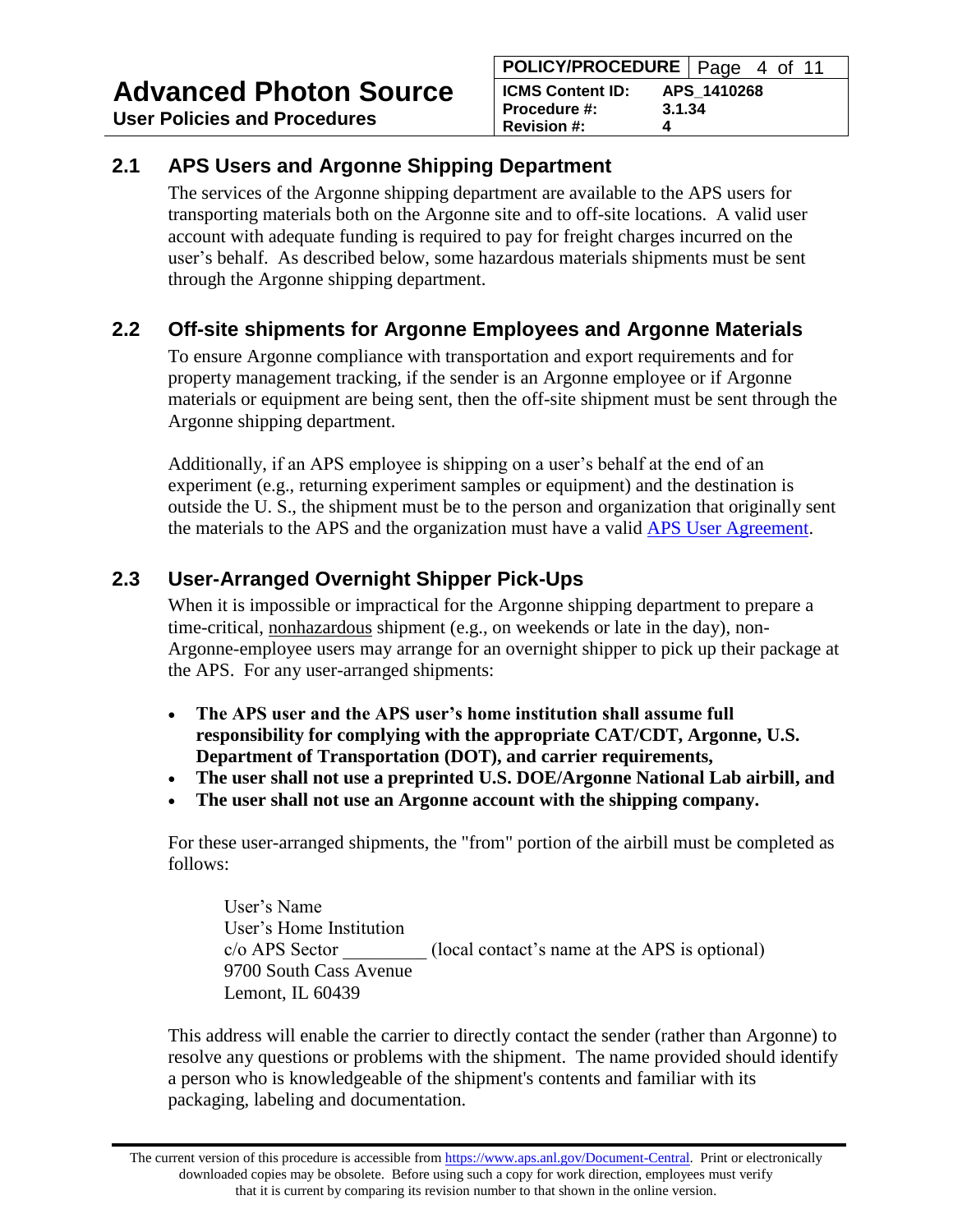# **Advanced Photon Source**

**User Policies and Procedures**

## <span id="page-4-0"></span>**3 USER HAZARDOUS MATERIALS**

#### *What is a hazardous material?*

For shipping/transporting purposes, Argonne/APS consider materials shipped to be hazardous if the materials are considered to be hazardous by the U.S. Department of Transportation (DOT). Consult your beamline personnel or an APS ESH Coordinator if you are not sure whether the material in question is a hazardous material.

*Can an APS user move hazardous materials around the Argonne site?*

When transported in accordance with the Small Quantity Exception (see Section 3.3) below), users may move limited amounts of some nonradioactive hazardous materials. Aside from these Small Quantity Exception shipments: 1) under no circumstances may a user transport a hazardous material on the Argonne site in their own car or other personal vehicle and 2) all other hazardous materials shall be: sent to/received at the Argonne site by Argonne Shipping and Receiving Department hazardous materials receiving, transported on the Argonne site by Argonne transportation services, and shipped from Argonne by the Argonne Shipping and Receiving Department.

(Note: To reduce the need for transporting hazardous materials, users are encouraged to check if chemicals they require for their work are available from the APS stockroom or the host beamline.)

### <span id="page-4-1"></span>**3.1 Incoming HazMat Shipments**

Shipping address for User hazardous material being sent to the APS:

Recipient's Name c/o Building 46, Hazardous Materials Receiving APS/Argonne Sector No. Argonne National Laboratory 9700 South Cass Ave. Lemont, IL 60439

To have a hazardous material shipped to you at the APS beamline:

- You need to ensure that that the shipping personnel at your institution have all the information they need to properly prepare the shipment (e.g., identity of the material, amount of the material, and all associated hazards). Inform the shipping department preparing the shipment of any supplementary labeling information recommended by your beamline personnel or APS/Argonne transportation safety personnel to help ensure proper handling of the shipment upon arrival.
- Inform your beamline contacts of the planned shipment and arrange for any special handling the shipment may require upon arrival.

The current version of this procedure is accessible from [https://www.aps.anl.gov/Document-Central.](https://www.aps.anl.gov/Document-Central) Print or electronically downloaded copies may be obsolete. Before using such a copy for work direction, employees must verify that it is current by comparing its revision number to that shown in the online version.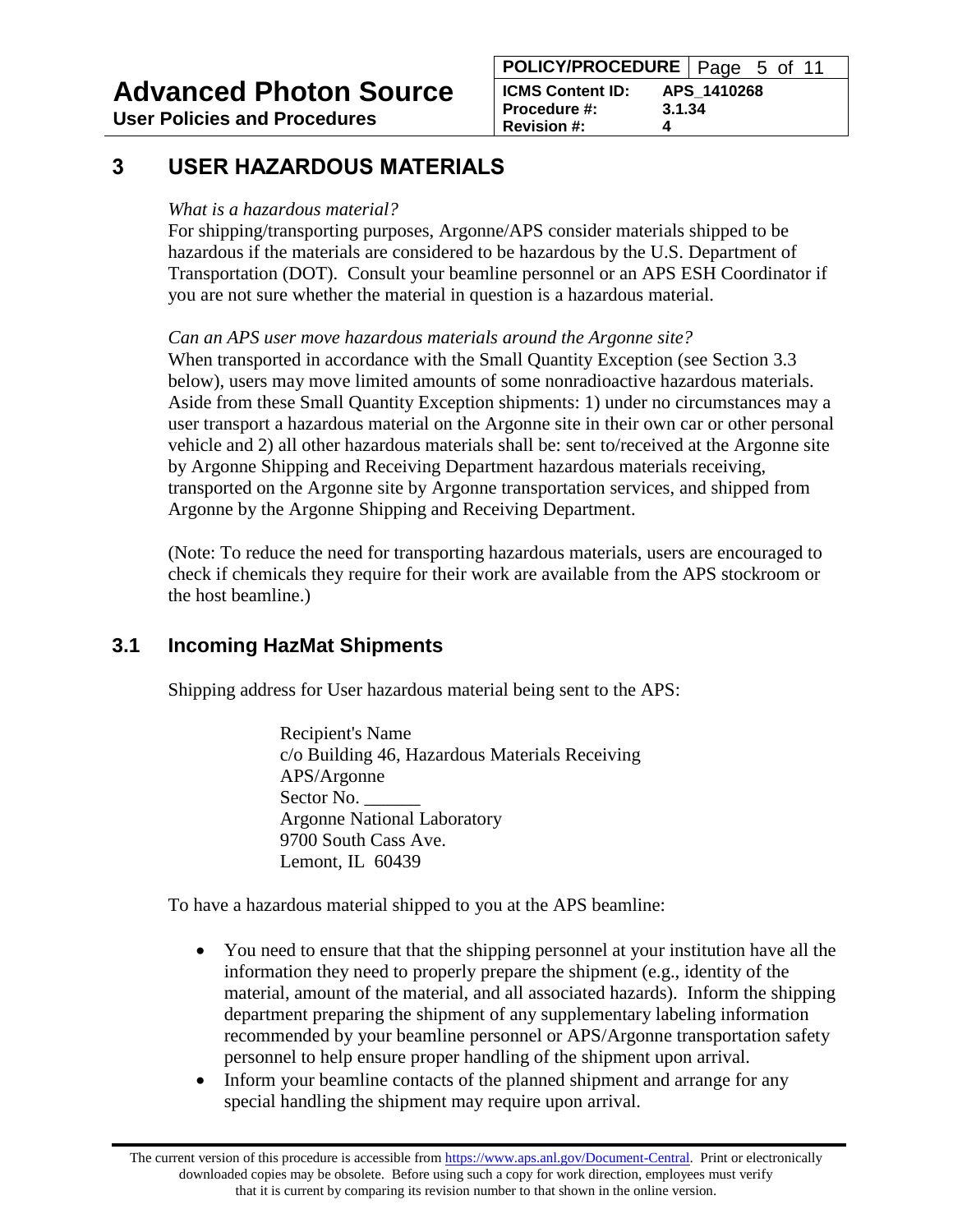(Note: You are encouraged to have all shipping duties handled by persons at you home institution with appropriate hazardous materials training.)

### <span id="page-5-0"></span>**3.2 Outgoing HazMat Shipments**

To ship a hazardous material from the APS to an off-site location:

- You need to provide your beamline personnel with all the information they need to prepare the shipment (e.g., identity of the material, amount of the material, and all associated hazards).
- You and your beamline staff will then work with the Argonne shipping department to prepare an Argonne shipping order and obtain appropriate packaging (see Argonne Laboratory Management System (LMS) for Hazardous Materials Transportation Safety requirements).

### <span id="page-5-1"></span>**3.3 Small Quantity Exception**

The Argonne Transportation Safety Board approved the on-site hazardous material (HazMat) transportation by APS users, if done in compliance with Department of Transportation (DOT) Small Quantity Exceptions (49 CFR 173.4). The Laboratory allows:

- 1. If transported in full conformance with DOT regulations, the entry of small quantities of nonradioactive qualifying materials at any gate. [Refer to Table below for qualifying materials and quantity limits.]
- 2. If transported in full conformance with DOT regulations, the transport of small quantities of nonradioactive qualifying materials in user-driven vehicles across the Argonne site to the user facilities at the APS.
- 3. If prepared for transport in full conformance with the DOT regulations, the off-site transport of nonradioactive qualifying materials without the involvement of Argonne personnel.

See Table 2 for a summary of the maximum quantities of materials that can be transported under the small quantity exception for various classes/divisions of hazardous materials.

No exception from the existing Argonne standards for handling radioactive materials was approved. All radioactive materials are to be transported to and from the APS in accordance with Argonne requirements (e.g., receipt at Building 46, on-site transfers by Argonne MC&A, off-site shipment by Argonne Facility Management Services, etc.).

Materials that are synthesized at Argonne and that have unknown hazards, and/or hazards not present in any of the reactants, must be reviewed and the hazards identified by

The current version of this procedure is accessible from [https://www.aps.anl.gov/Document-Central.](https://www.aps.anl.gov/Document-Central) Print or electronically downloaded copies may be obsolete. Before using such a copy for work direction, employees must verify that it is current by comparing its revision number to that shown in the online version.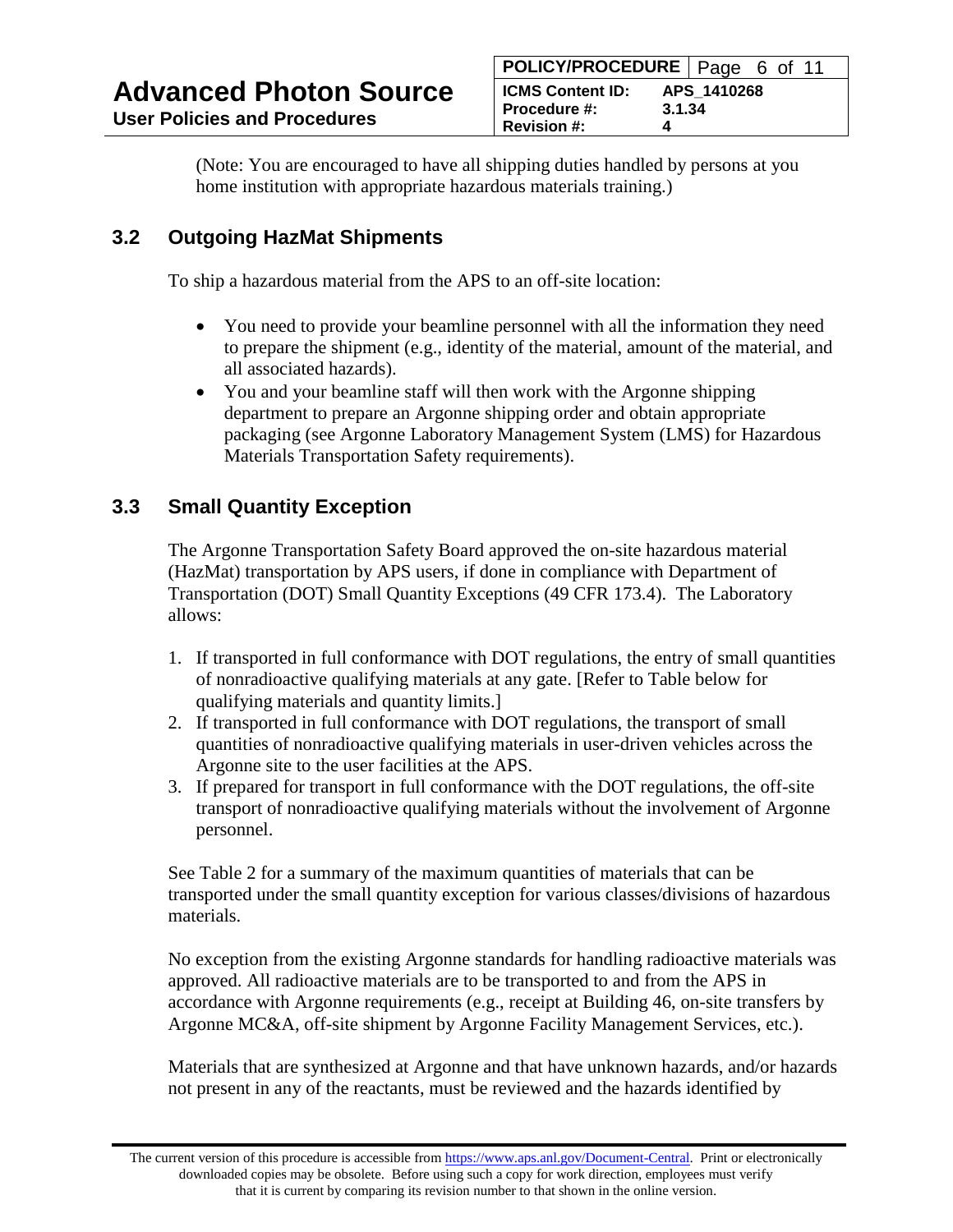Argonne-trained hazardous materials personnel prior to transport off the Argonne site. Also, for outbound user transport of hazardous materials, materials with different hazard classification shall be packaged in separate packages (i.e., only one hazard classification per package).

A standard packaging that meets the DOT small quantity requirements (49 CFR 173.4) is available to the users through the APS stockroom.

The APS, with the support of Argonne, coordinates training (ESH387Z) on hazardous materials transportation requirements. The APS relies on the Argonne Training Management System to record user training and will provide training information upon request.

Users should be aware that there are additional requirements and restrictions that apply to the movement of materials by air and other common carriers.

Users also may arrange for a carrier to pick up these small quantity exception shipments, but they must be designated for "**ground transportation only**."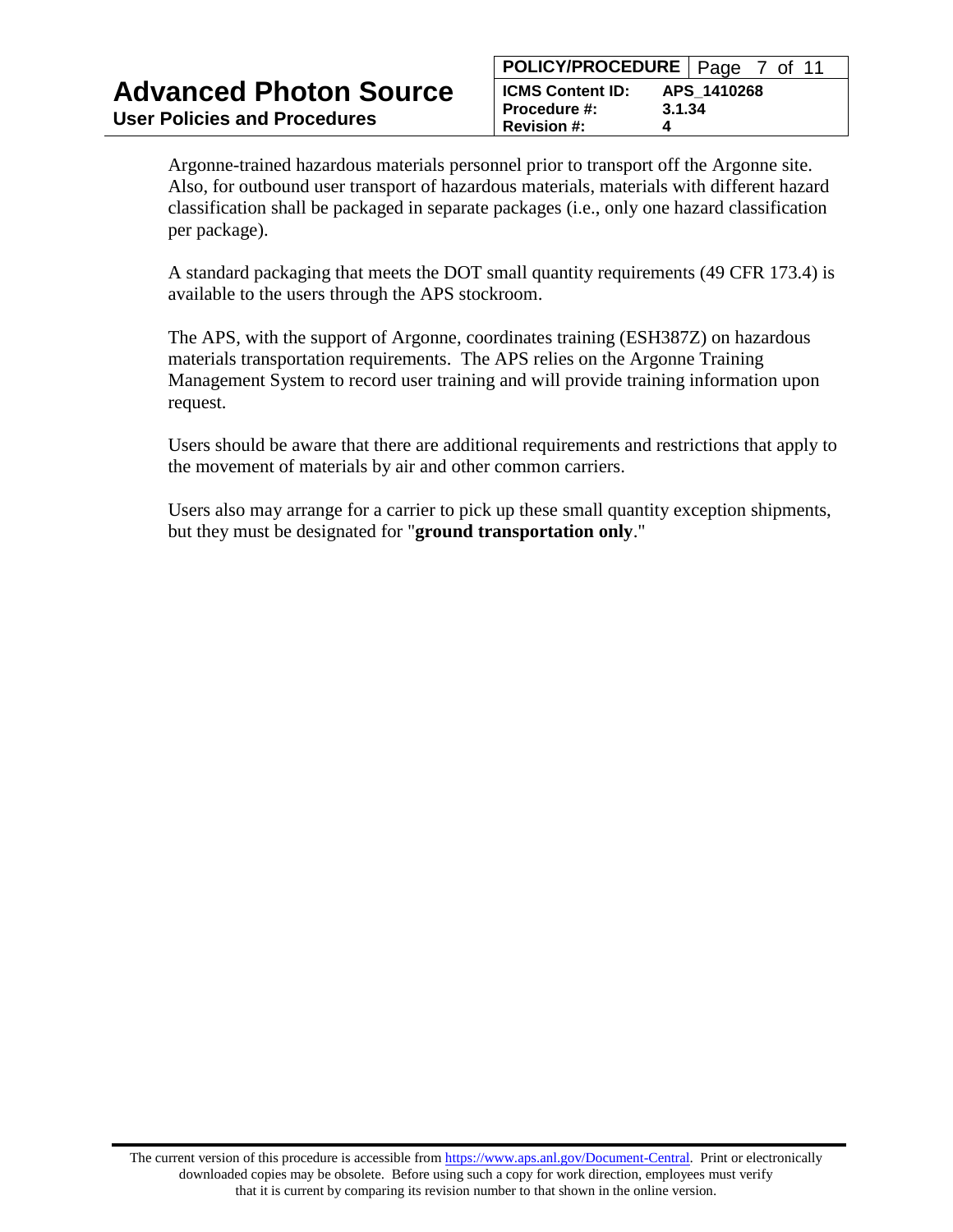Table 2: Small Quantity Exception - Quantity limits of materials that may be transported to the APS by APS users. This table applies to ground transport only.

| <b>DOT Class or Division Number</b>                                                | <b>Name of Class or Division</b>                                  | <b>Max.</b> amount per<br>container<br>[gram solid or ml<br>liquid] |  |  |  |
|------------------------------------------------------------------------------------|-------------------------------------------------------------------|---------------------------------------------------------------------|--|--|--|
| MATERIALS THAT CAN BE TRANSPORTED BY APS USERS IN SMALL QUANTITIES ON THE ANL SITE |                                                                   |                                                                     |  |  |  |
| Class 3                                                                            | Flammable and combustible liquid                                  | 30                                                                  |  |  |  |
| <b>Division 4.1</b>                                                                | Flammable solid                                                   | 30                                                                  |  |  |  |
| Division 4.2, (PG II and III)                                                      | Spontaneous combustible material                                  | 30                                                                  |  |  |  |
| Division 4.3, (PG II and III)                                                      | Dangerous when wet material                                       | 30                                                                  |  |  |  |
| <b>Division 5.1</b>                                                                | Oxidizer                                                          | 30                                                                  |  |  |  |
| <b>Division 5.2</b>                                                                | Organic peroxide                                                  | 30                                                                  |  |  |  |
| Division 6.1, (PG I)                                                               | Poisonous material                                                | 1                                                                   |  |  |  |
| Division 6.1, (PG II and III)                                                      | Poisonous material                                                | 30                                                                  |  |  |  |
| <b>Class 8</b>                                                                     | Corrosive material                                                | 30                                                                  |  |  |  |
| <b>Class 9</b>                                                                     | Miscellaneous hazardous material                                  | 30                                                                  |  |  |  |
| MATERIALS THAT CANNOT BE TRANSPORTED BY APS USERS ON ANL SITE                      |                                                                   |                                                                     |  |  |  |
| <b>Class 1</b>                                                                     | All divisions of explosives and detonating<br>devices             | $\overline{0}$                                                      |  |  |  |
| <b>Class 2</b>                                                                     | Flammable gas, non-flammable<br>compressed gas, and poisonous gas | $\Omega$                                                            |  |  |  |
| Division 4.2, (PG I)                                                               | Spontaneous combustible material                                  | $\Omega$                                                            |  |  |  |
| Division 4.3, (PG I)                                                               | Dangerous when wet material                                       | $\Omega$                                                            |  |  |  |
| <b>Division 6.2</b>                                                                | Infectious agents                                                 | $\overline{0}$                                                      |  |  |  |
| <b>Division 7</b>                                                                  | Radioactive material                                              | $\theta$                                                            |  |  |  |

 $*$  note PG = "packing group"

The current version of this procedure is accessible from [https://www.aps.anl.gov/Document-Central.](https://www.aps.anl.gov/Document-Central) Print or electronically downloaded copies may be obsolete. Before using such a copy for work direction, employees must verify that it is current by comparing its revision number to that shown in the online version.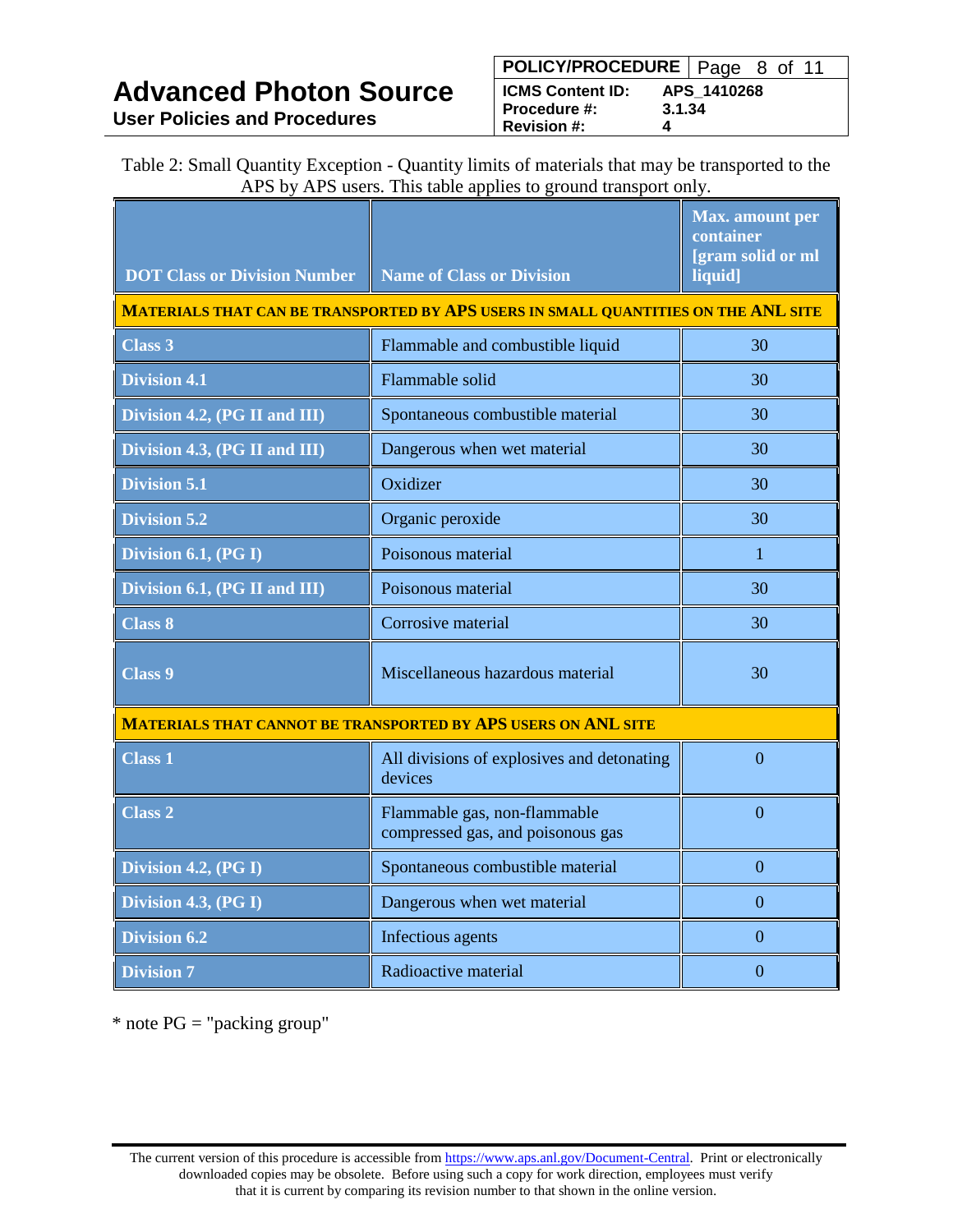**Advanced Photon Source**

**User Policies and Procedures**

#### **POLICY/PROCEDURE** | Page 9 of 11 **ICMS Content ID: APS\_1410268 Procedure #: 3.1.34 Revision #: 4**

### <span id="page-8-0"></span>**4 DRY SHIPPERS**

Dry shippers are specially designed shipping containers that keep materials at liquid nitrogen temperatures for extended periods with no free-flowing liquid and are not regulated by the DOT. Properly packaged dry shippers that do not contain hazardous materials may be treated as nonhazardous shipments. Regardless of the designation of the material being shipped, **it is the user's responsibility to ensure that the shipment does not contain any free-flowing liquid nitrogen**. **Empty dry shippers** must be at room temperature or they are subject to IATA Dangerous Goods Regulations Packing Instruction 202.

The DOT has approved the air cargo transport of dry shippers containing cryogenically preserved nonhazardous biological samples preserved in small quantities of certain frozen refrigerants, by any shipping party, to and from the APS (refer to the following section 9). These air shipments shall be arranged by the Argonne Shipping and Receiving Department. Because of the time-critical nature of many of these shipments, APS users are allowed to transport **properly** labeled and packaged shipments **on the Argonne site**. To ensure the timely preparation of the shipment, the user should make advanced arrangements with the Argonne shipping department, including the identification of any special shipping requirements (e.g., the user should alert the Shipping Department of the inclusion of infectious agents or other hazards associated with the shipment).

#### **Resources**

CAT/CDT/XSD representatives trained in transportation safety, the shipping department, AES User Safety Officer, and APS ESH Coordinators are all available to answer questions about shipping requirements or direct you to the appropriate resources to resolve any questions.

For additional information contact: User Safety Officer or APS Biosafety Officer

#### **DOT Authorized Cryo-Preserved Biological Sample Air Transport**

The U.S. Department of Transportation (DOT) has approved an Argonne request that "authorizes the cargo air transport of small samples of biological macromolecules (e.g., proteins, enzymes, antibodies, ribosomes, non-restricted viruses, DNA, RNA, etc.) contained in deeply refrigerated flammable or non-flammable gas and packaged in a 'dry shipper' charged with liquid nitrogen." In a dry shipper, the cryogenic fluid has been immobilized in an absorbent material in the dewar. DOT regulations have previously permitted the use of dry shippers, the request approval allows for the air transport of biological samples preserved in small quantities of propane, ethane, chlorodiflouromethane, and other refrigerant gases. A copy of the approval (number [CA-](https://www.aps.anl.gov/files/APS-Uploads/Safety-and-Training/Safety/Reference-Material/DOTPropane.pdf)[199807017,](https://www.aps.anl.gov/files/APS-Uploads/Safety-and-Training/Safety/Reference-Material/DOTPropane.pdf) second revision dated October 22, 2002), including packaging requirements, labeling requirements, and other special provisions, is available online for your reference,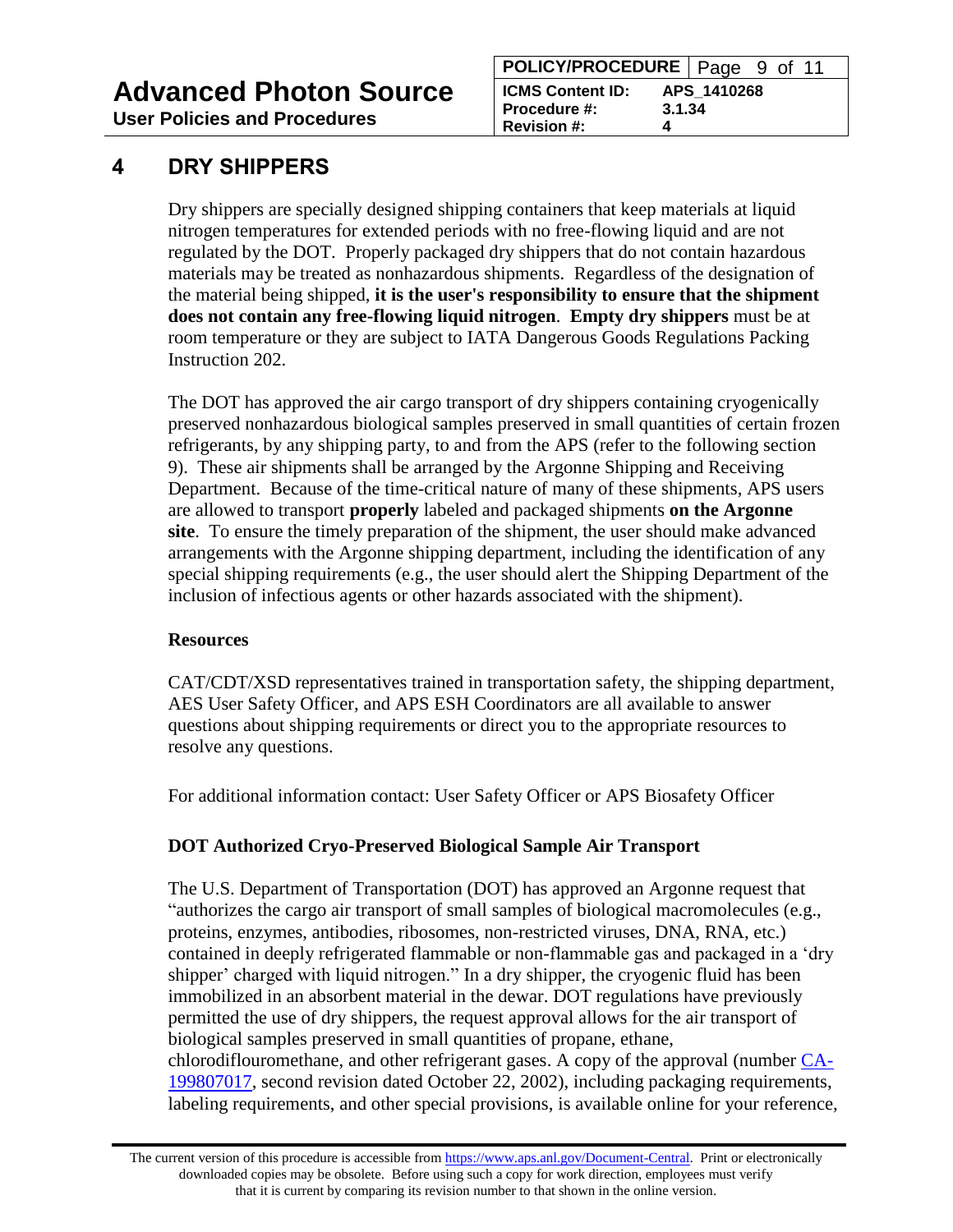link at the end of this section. Note: 1) this authorization applies **only** to shipments to and from Argonne, and that there may be additional requirements for transporting your shipment outside of the United States (refer to section 6c); and 2) there are additional measures that are required for transporting infectious agents, and guidance can be provided by Argonne/ESH transportation safety personnel.

You must ensure that your in-bound or out-bound shipment meets all of the requirements specified in DOT approval.

#### **Argonne-originated shipments**

To arrange for your dry shipper to be picked up for an outbound shipment from Argonne, contact Argonne Site Services Material Handling personnel. The arrangements will include where and when to pick the package up and a CAT/CDT/XSD contact.

The following must accompany the material to be shipped:

- 1. a completed Argonne Shipping Order (form ANL-126), providing the off-site shipping information,
- 2. a completed Hazardous Material Manifest/Cargo List (form [PFS-SS/MAT 001,](https://www.aps.anl.gov/files/APS-Uploads/Safety-and-Training/Safety/Reference-Material/HazMatManifest.pdf) online copy available through the link at the end of this section), providing the onsite driver with the on-site transport directions and a manifest, which includes proper shipping name, DOT hazardous classification and UN number (for assistance contact Argonne shipping at 630.252.2934),
- 3. MSDS, to help expedite shipping department hazards identification and verification of the material classification), and
- 4. per the DOT requirement, a copy of the DOT approval letter (follow link below).

#### **Shipments to Argonne**

The DOT approval includes requirements that any individual that prepares hazardous materials for transportation is trained on the requirements and conditions of the approval, as well as on the general requirements of DOT regulations (refer to section 6 d of the DOT approval for specific federal regulation references). Argonne encourages you to use the trained shipping personnel at your home institution and ensure that they are aware of the conditions of the DOT approval. Additional HazMat personnel training can be provided through Argonne and is available from the DOT. (On-line DOT HazMat and training information can found on the DOT web-sites http://hazmat.dot.gov and http://www.text-trieve.com/tsi/.)

Be aware that you should verify that the air carrier you plan on using will accept the shipment for transport and determine whether the carrier has any the specific requirements of their own. Currently Argonne has worked with FedEx, who has agreed to accept these shipments from Argonne.

The current version of this procedure is accessible from [https://www.aps.anl.gov/Document-Central.](https://www.aps.anl.gov/Document-Central) Print or electronically downloaded copies may be obsolete. Before using such a copy for work direction, employees must verify that it is current by comparing its revision number to that shown in the online version.